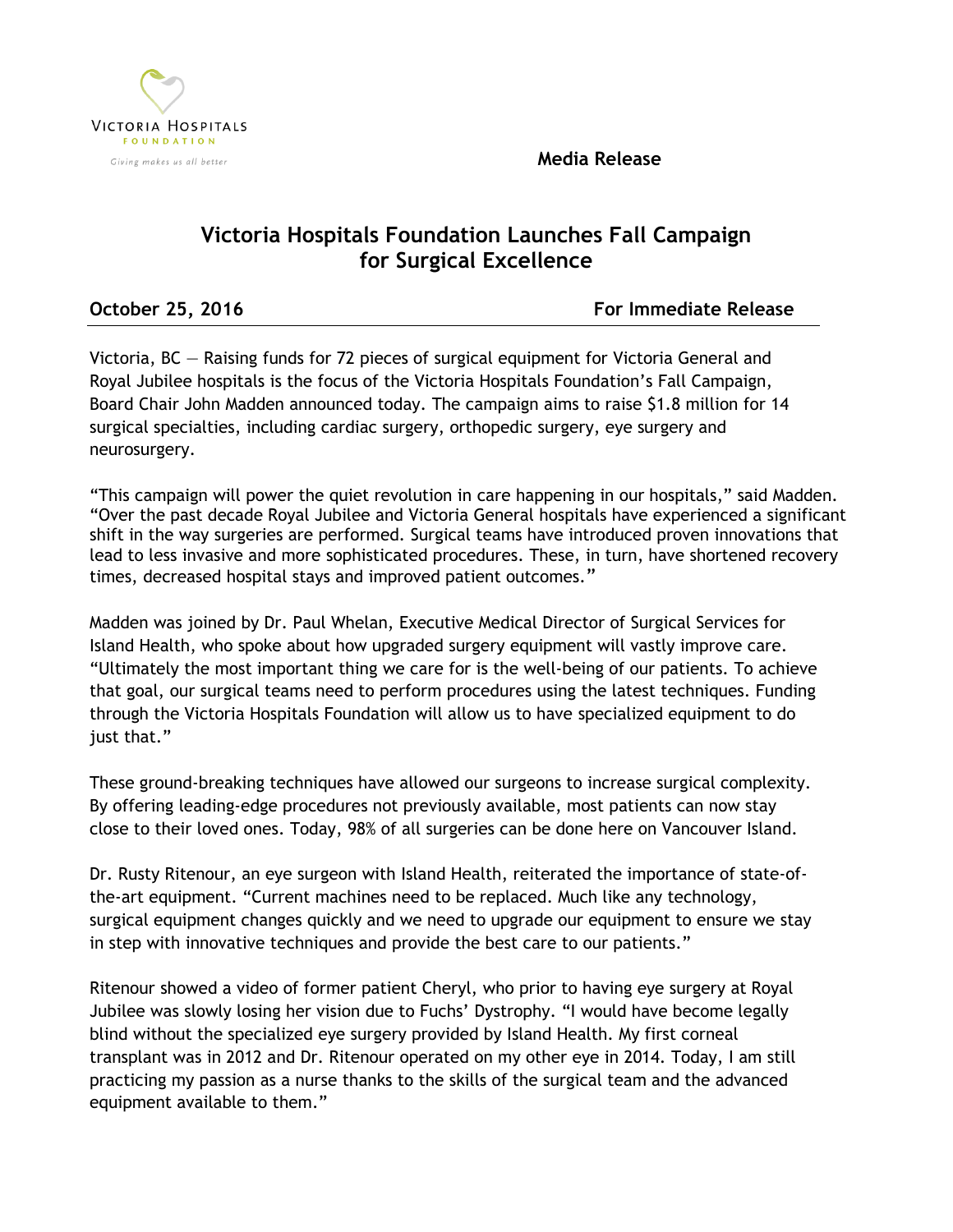About 52,000 surgeries are performed at Royal Jubilee and Victoria General hospitals every year. Some of the equipment the Foundation is raising funds for this fall includes:

- two phacoemulsification machines to regulate fluid in a patient's eye during eye surgery,
- 18 specialized precision tools used to replace joints during orthopedic procedures, and,
- a new high-resolution touch-screen monitor to manipulate images during brain and spinal cord surgeries.

A complete list of all the equipment is attached.

The Fall Campaign for Surgical Excellence will roll out over 14 weeks. Holding true to the campaign tagline, *Behind the Mask: A Quiet Revolution in Care,* the Victoria Hospitals Foundation will release one patient-doctor narrative each week to tell the story of surgical excellence in our hospitals.

This is the Victoria Hospitals Foundation's largest fall campaign to date. Contributions can be made by donating online at [www.victoriahf.ca,](http://www.victoriahf.ca/) calling 250-519-1750 or mailing to Wilson Block, 1952 Bay Street, Victoria BC, V8R 1J8.

**― 30 ―**

**Media Contact** Gaëlle Madevon, Communications Manager Victoria Hospitals Foundation 778-678-6248 or [Gaelle.madevon@viha.ca](mailto:Gaelle.madevon@viha.ca)

### **About the Victoria Hospitals Foundation**

The Victoria Hospitals Foundation works in partnership with the Vancouver Island Health Authority to enable donations to Vancouver Island's two largest and most comprehensive hospitals: the Royal Jubilee and the Victoria General. Last year, we raised nearly \$7 million for urgently needed medical equipment and special projects that help these two hospitals provide care to all 765,000 residents of Vancouver Island. Since 1989, the Victoria Hospitals Foundation has raised more than \$121 million to benefit our hospitals. For more information, call the Foundation at 250-519-1750 or visit [www.victoriahf.ca.](http://www.victoriahf.ca/)